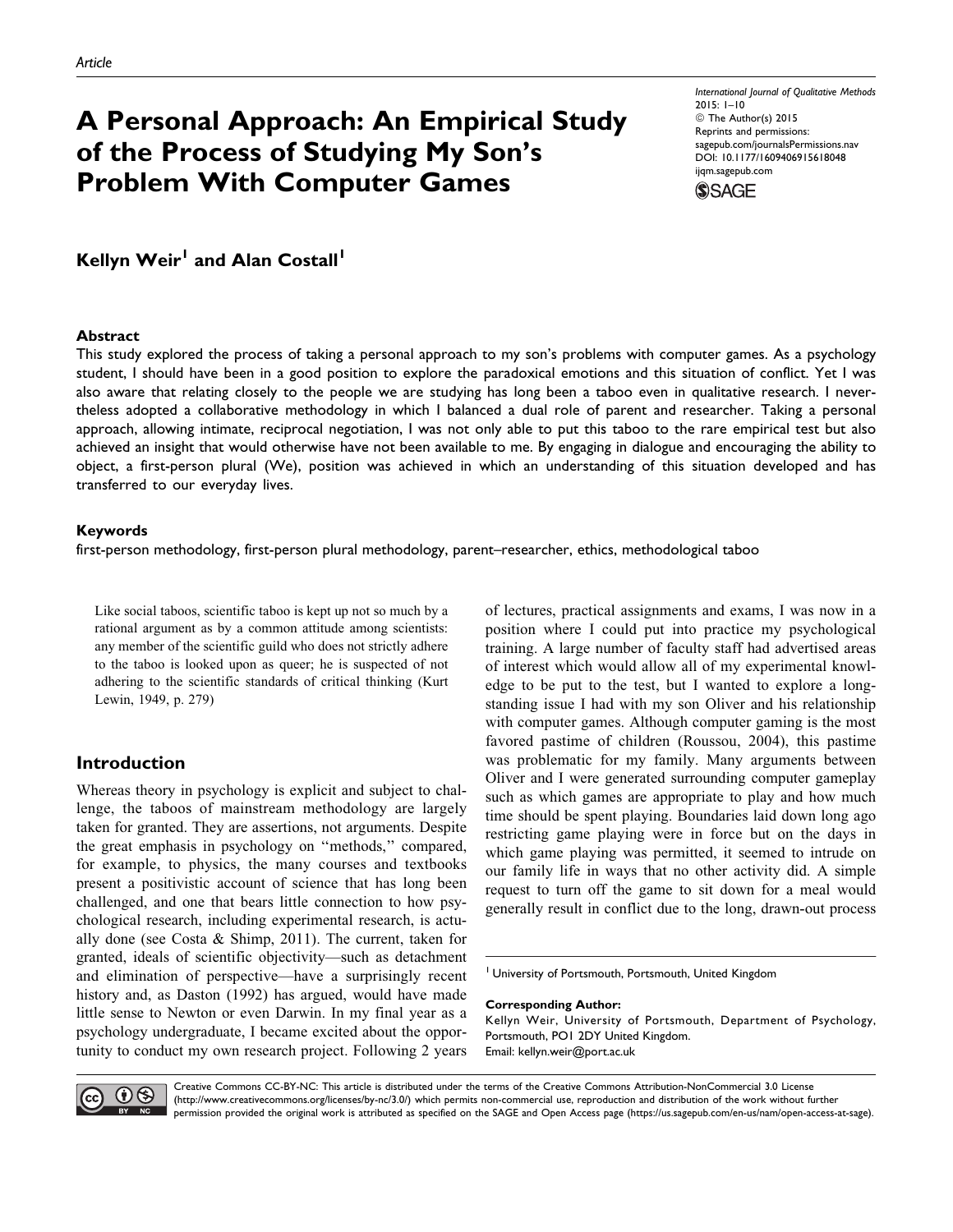of having to save the game before turning it off, by which time tempers would have frayed.

My main concern was the uncharacteristic anger and distress my son displayed when playing computer games. Oliver would throw himself back into the chair, his shoulders slumped; he would hit his legs and shout at the game ''it's not fair,'' ''I hate this,'' ''it's so stupid.'' His eyes would fill with tears and he would appear to be distressed but when I asked him to stop playing, he was consistently reluctant to do so. He responded with "I don't want to, I like it." I would then become angry with him and demand he stop play with a consequence of us both then being annoyed with each other. There were two things I found particularly baffling about this situation; one was the paradoxical emotions of Oliver wanting to play something that seemingly causes anger and distress, and two, my complete lack of tolerance for this situation. I consider myself to be an accommodating parent who usually encourages talking through any problems, but this was different. We found it impossible to find a resolution to this situation which concerned me greatly. I felt if we could not resolve conflict at this stage in our relationship, this may not bode well for our future relationship particularly moving into the ''difficult'' teenage years.

Adding to my confusion was that I had not observed Oliver demonstrating such displays of emotion in any other situation. Not even in situations in which I might have expected to see heightened emotions such as playing rugby. Of course, this could be due to the social context (see Fernandez-Dols & Ruiz-Belda, 1997) but I had concluded it was computer games that were the cause. After all, a plethora of negative media attention over the last decade had talked of linking computer gaming with antisocial behavior, obesity, low attainment at school, and lack of social skills. But this did not make sense either. Oliver was a generally well-behaved boy, was not overweight, achieved above the national average academically, and had a large circle of friends. Therefore something was amiss. I decided this would be the perfect research project as a first step in my career conducting psychological research.

The desire for original projects was explicitly encouraged by members of the faculty teaching in my third and final year. This was not only a novel project but its pragmatic simplicity was also appealing. I had a dissertation to complete and a psychological problem that regularly impacted on my family that I wanted to understand. There would be no need to recruit many anonymous participants. I would not require technological equipment or the booking of laboratories. All I required was Oliver's consent and cooperation, a video recorder, and me. It was the obvious choice. I had the training and now the opportunity to really get down to the business of using my psychological prowess to explore a ''real'' psychological task which carried a great deal of importance to me personally. However, I had not progressed to my final year without learning that experimental psychology was held in the highest regard. From day 1 of the course, experimental methods were heavily introduced and maintained throughout the compulsory units. Lectures, recommended readings, practical assignments, largely

supported mechanical, and detached ''scientific'' practices and were further reinforced by explanations on why these scientific practices are so important to the work of psychologists. Students and were instructed to only write in the third-person with first-person writing being vehemently discouraged. What I found particularly curious is that even when researchers are conducting first-person research, the studies are often written up in the third person (see Roth, 2012). The quantitative teachings were in-depth and influential while qualitative units, which interestingly always followed the quantitative units, skimmed the surface. No history was given of the importance this methodology has brought in terms of psychological knowledge, and little time was afforded to explore the methods practically. The matter that the university received far fewer qualitative dissertation submissions than quantitative may be indicative of the institutional biases at play.

My ''personal'' proposal therefore was viewed at best as unorthodox and at worst taking a retrograde step within the discipline. I found myself in an extremely paradoxical position. I had trained to become a psychologist, yet the first real psychological problem I wanted to explore was seemingly out of bounds because of psychology's refusal to accept relationships within research. It was clear to me the take-home message for a successful career as a psychologist was to ''detach oneself from the object of research" and to use "*the scientific method*." It was also clear that should I abide by these rules, I would be rewarded with reliable, repeatable data and even more importantly, data suitable for academic publication. This evidenced further by the vast array of modern psychology textbooks which not only support but unreservedly encourage mechanical working practices.

However, I had become increasingly uncomfortable with the artificial mechanical process and requirement for detachment intrinsic within these practices. Of course I could generate data using ''ameaningful'' thought in which the object of inquiry is viewed as an arbitrary irrelevance because the method will automatically produce the results (see Koch, 1999). But I could not reconcile how this information could be transferred to a natural environment or provide me with an understanding of this situation.

### A Personal Approach

To work with my own son was not only frowned upon but was likely to be rejected purely on the basis that Oliver and I have an existing relationship. This is a curious position as baby diaries have been prevalent dating back to the late 18th century. Baby diaries were written by educators, evolutionists, philosophers and psychologists, and almost always parents. By the end of the 19th century, a canon of ''scientific'' baby diary literature had been established with important connections to the inauguration of developmental psychology's place in academia (Wallace, Franklin, & Keegan, 1994). The argument given for this paradox is based on the view that parents may provide biased and overly rich descriptions. However, Bissex (1980) and Long (2004) argue the parent–researcher role enables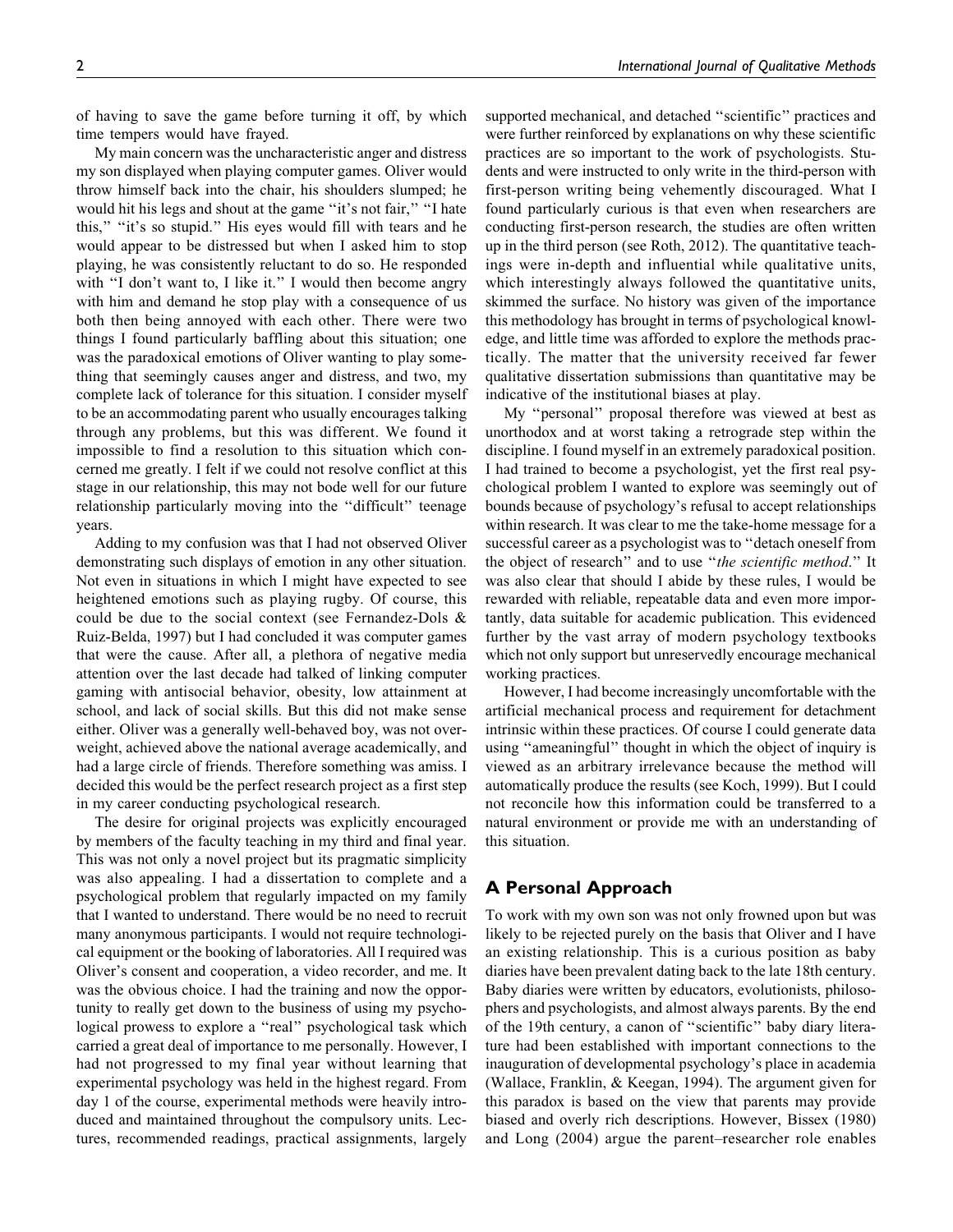parent–researchers to reflect with a more critical lens. What is being overlooked is the ability for a personal method to challenge the researchers theoretical assumptions (see Yoon, 2012) and provide both an emic and etic view (Onwuegbuzie, Rosli, Ingram, & Frels, 2014).

So I had a choice; I could use a "safe" quantitative method. I could recruit ''the required sample size'' of 10-year-old boys equipped with Nintendo DS's. They could complete a questionnaire, which I would have devised based on what I want to find, before and after outlining the emotion felt and recording the intensity levels. I could compile a list of the features each game possessed to assess if there was similarity in content and compare this to observed behavior. This process would be supported by the step-by-step guides on how to do psychological research found in many of the textbooks. The data collected would then be transformed by a statistical method producing a result which would either uphold or refute my hypothesis. However, the fact that Oliver did not have the same emotional outbursts when friends were present suggested this process would be futile. This would not increase my understanding of what was actually going on but simply lead me down the path of the null hypothesis ritual (see Gigerenzer, 2004).

#### Getting Started

Although exploratory research sits well within the sphere of qualitative methods, I did not expect to find myself looking through qualitative textbooks only to discover them to be similar to quantitative textbooks, outlining step-by-step guides on ''how to do research.'' It would seem qualitative research too has a problem with relationships between the researcher and participant and often fails to acknowledge that relationships can develop within research. This is evidenced by the way in which any relationship between researcher and participant is given a cursory mention. For example, although Smith (2008) starts his chapter on Interpretative Phenomenological Analysis (IPA) by suggesting that IPA is a ''dynamic process with an active role for the researcher,'' he fails to mention or explore the ''active'' role of the researcher anywhere else in the chapter. The position of ignoring the researcher is also problematic for the interactive nature of qualitative interviews. Interviews are fundamentally a dynamic subjective interaction in which there is a two and fro of dialogue whereby all members are equally as important if true dialogue is to be achieved. With this in mind, I decided that if I wanted to understand the problem *Oliver* had with computer games and the conflict this caused, a break in the widely held taboo of working with a close relative was needed. In doing so, I would also conduct an empirical assessment of the benefits and difficulties of conducting this kind of research.

Many times I questioned whether I was ambitious or simply foolish. This research could be considered ''unscientific'' due to the existing relationship. It was a risk, moving away from the pre-prescribed ''scientific method'' supporting a discipline particularly conservative in its interpretation of science (Giorgi & Giorgi, 2008). I had a lot to lose both personally and possibly professionally. However, I fully believed this to be the only starting point if I was to attempt to understand what was really going on. It is worth noting though that should the project fail, I would still receive the worthy consolation prize of empirically testing this type of research. Also notable is that without a supervisor willing to back my ''risky'' project, this could not have happened. Luckily, I was pointed in the direction of a supervisor who fully encouraged this type of project as opposed to the many self-confirmatory experimental exercises that are typically conducted (Costall, 2010).

#### Realizing What I Did Not Know

Before Oliver and I got down to work, I wanted to be clear, as his mother, about the reasons for his willingness to take part but also so that he was clear on my motivation for conducting the research. We had gone through the ethical process, putting measures in place dealing with two concerns raised by the ethics committee. Firstly, assigning a third party to obtain informed consent to deal with any matters of coercion and secondly to allocate agreed time slots of when work would and would not take place, preventing Oliver feeling under permanent observation. But as Oliver's mother, I still felt compelled to protect him from harm. I needed to be sure he was taking part because he wanted to, not because I had asked him. I also wanted to be confident that were happy to work together to complete the project. I decided before any interviews took place that Oliver and I would have a chat about our motivation to take part. In hindsight, I should have recorded this conversation as this informal ''chat'' was to change everything due to Oliver's responses being a complete surprise. He recognized the project held great importance for me and wanted to help. This perhaps should not have come as a surprise since he too had lived through my degree. Both my children had often waited for my attention while I studied. He also expressed the importance of being open and honest and to not say things that he thought I wanted to hear or to feel afraid of upsetting me.

He suggested this could be a beneficial experience for him for later when he takes on his own school projects. Oliver was not merely looking at this as being helpful to me but also beneficial to his school career in the long term. The most poignant response, however, was when he said he hoped that by taking part in this project, I might enjoy playing computer games and if so, maybe I would play them with him. This response turned everything I thought I knew on its head. It became clear that I had approached this project holding a cynical view of Oliver's relationship with computer games. I was harboring the belief that Oliver's motivation for taking part was the potential it produced for him to play yet more computer games, when, in fact, the interviews were taking place on the days when gaming was already permitted. This is the point that I realized what I did not know. My theoretical assumptions were being challenged. Both Oliver and I had become significant, we the automaticity of daily life had been interrupted and the process of conscious theoretical understanding had begun (Roth, 2012).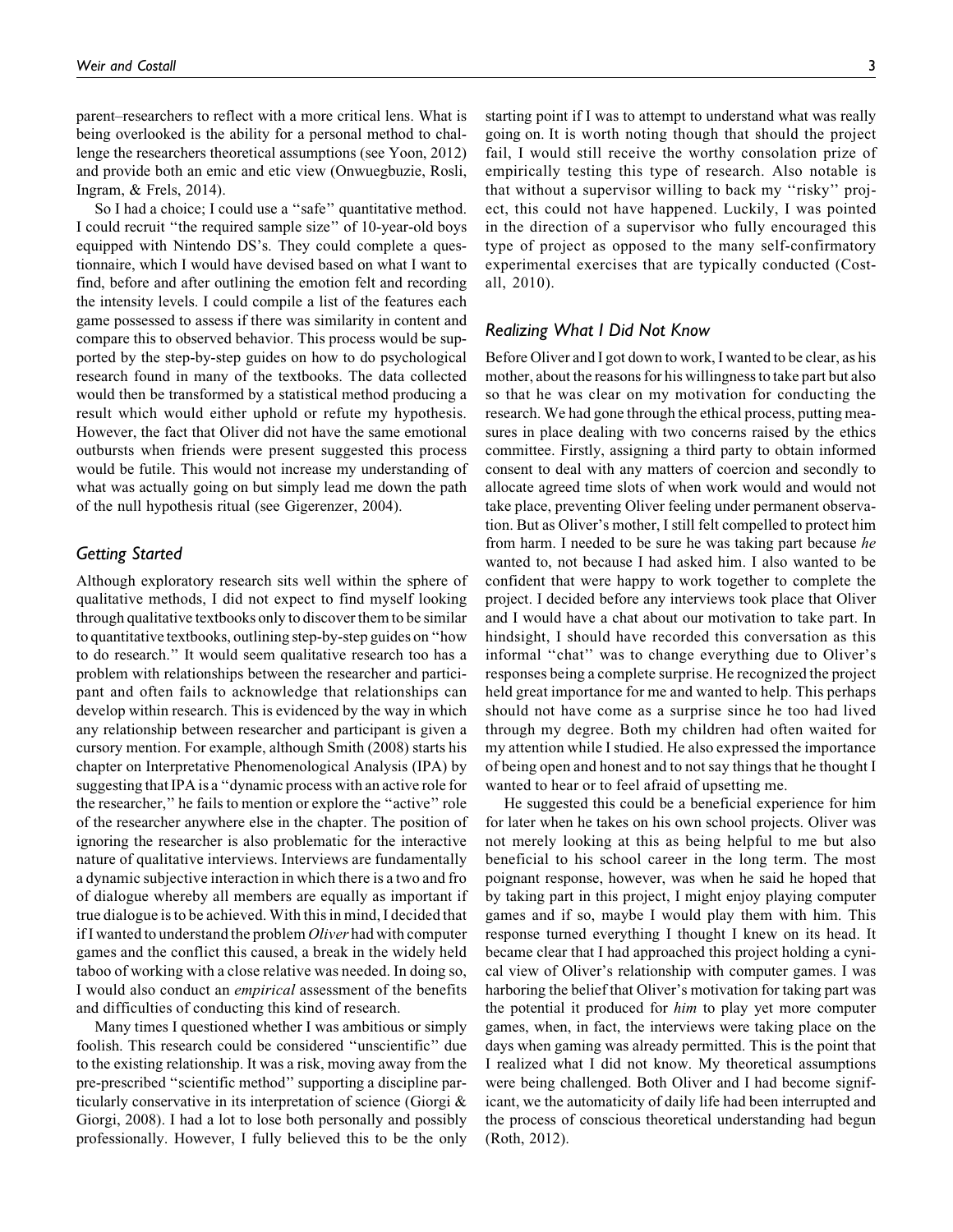### Becoming Co-researchers

Following the "chat" about Oliver's motivation to take part, it was clear that he did not view computer game play in the same way that I did. Nor did he view it in the way that I thought he did. Now that I was taking his words seriously, really listening to him, I started to reconsider my position. Perhaps it was less Oliver's problem but more my problem with computer games. Yes, he was displaying paradoxical emotions, the trigger for the project, but how did this manifest itself as conflict between us? Oliver and I would need to unpack not only Oliver's relationship with computer games but also my relationship with computer games. The ''chat'' had managed to blow everything wide open and in doing so produced an approach in which everything was negotiable. Oliver and I had become equal partners attempting to resolve "our" problem together.

This also produced a reflexive dimension. I had to explore why I thought this was a problem in the first place, identifying my motivations and my assumptions underpinning the research. The project was no longer about Oliver's paradoxical emotions while playing computer games; the focus of inquiry had become *our* relationship and the situation of conflict. My approach as a researcher had changed. I no longer felt in a powerful position, I doubted all I thought I knew. Oliver and I were now on a level playing field which resulted in the natural emergence of his position as co-researcher.

### Getting Down To Business

The first three interviews were driven by an expert/novice format, with Oliver as the expert. This maintained his coresearcher role. He would teach me how to play computer games. I was hoping to understand the attraction of computer games and what sparked his emotional outbursts. It quickly became evident Oliver had taken his role as co-researcher seriously. He took control of the interviews, giving a summary of what we had done, offering options of what we could do next. While playing computer games with Oliver, it became clear the basis of my negative beliefs about computer gaming were questionable. I was not sure what I expected, but I did not believe gaming to be positive. However, I found the games to require high levels of concentration, forward planning, multi-tasking, and the need to develop strategies, all of which I deemed beneficial to Oliver's development.

The remaining three interviews took the form of dialogic exchanges. I had taken notes in the expert/novice interviews of areas I believed to be important or interesting, requiring further exploration. These interviews were fraught with frustration especially on my part. It felt at times as though the project was going nowhere. I wanted to understand the emotional outbursts, why they happened in this context and not in others. However, Oliver could only respond with ''I don't know'' to most of my questions. After many ''I don't knows'' and Oliver detecting my exasperation, he responded by affirming:

I'm not trying to say 'don't know' to every question you give me (Int 4, 305—adapted for clarity)

At this point, I began to question whether I had made a mistake entering into this project. It felt as though I could not get any information from Oliver about his emotions but Oliver was giving the only answer he could. He did later give a fuller response:

I get really annoyed because I've been beaten and the reason I am really annoyed is because I have been beaten and the reason I want to carry on playing is because I want to beat the person that beat me. (Int 6, 145–148—adapted for clarity)

He also insisted that I was thinking too much about emotion:

I was thinking you were thinking too much of the emotions so you were making a much bigger fuss of it than I was and I was thinking in my head why is it a big fuss I just lost. I could beat it again. All I have to do is beat it. It's no big deal is kind of what I was thinking. (Int 6, 234–239—adapted for clarity).

The outburst of emotion I had observed was simply Oliver becoming frustrated and irritated due to being beaten by a game in which he had worked hard to win. The aim of the game was to win and he had failed in his task. The desire to continue playing the game was because he knew he *could* win. Continuing play would allow him to achieve his goal. The ''problem'' was my interference, asking him to stop play and in doing so preventing him from achieving his goal. Although we managed to secure an answer to why the observed paradoxical emotions occurred, this did not fully help me to understand the situation of conflict between us. What I failed to keep at the forefront when questioning Oliver was that this project was now about our relationship.

# Collaboration Enables Full Reflective, Theoretical Consciousness

What was interesting was that although the motivation ''chat'' at the outset had changed the direction of the project, I still continued to fall into my initial line of questioning. However because this was a collaboration, I had to question my role. Was it something that I was doing that prevented progress being made? Maybe it was my preoccupation with asking questions about emotion that was preventing Oliver and me from engaging in dialogue. Emotion was no longer what the project was about. Oliver had given his answers to the initial line of inquiry. The problem we were exploring was in fact the conflict that would erupt between us when he played computer games. These questions were enough to give rise to full reflective, theoretical consciousness as they stood out (Roth, 2012), I began to consider why I held such negative beliefs about computer gaming. Contrary to my belief, it did not occupy Oliver's mind every minute of the day. It was not the solitary pastime I had envisaged. Given the choice, Oliver would prefer to play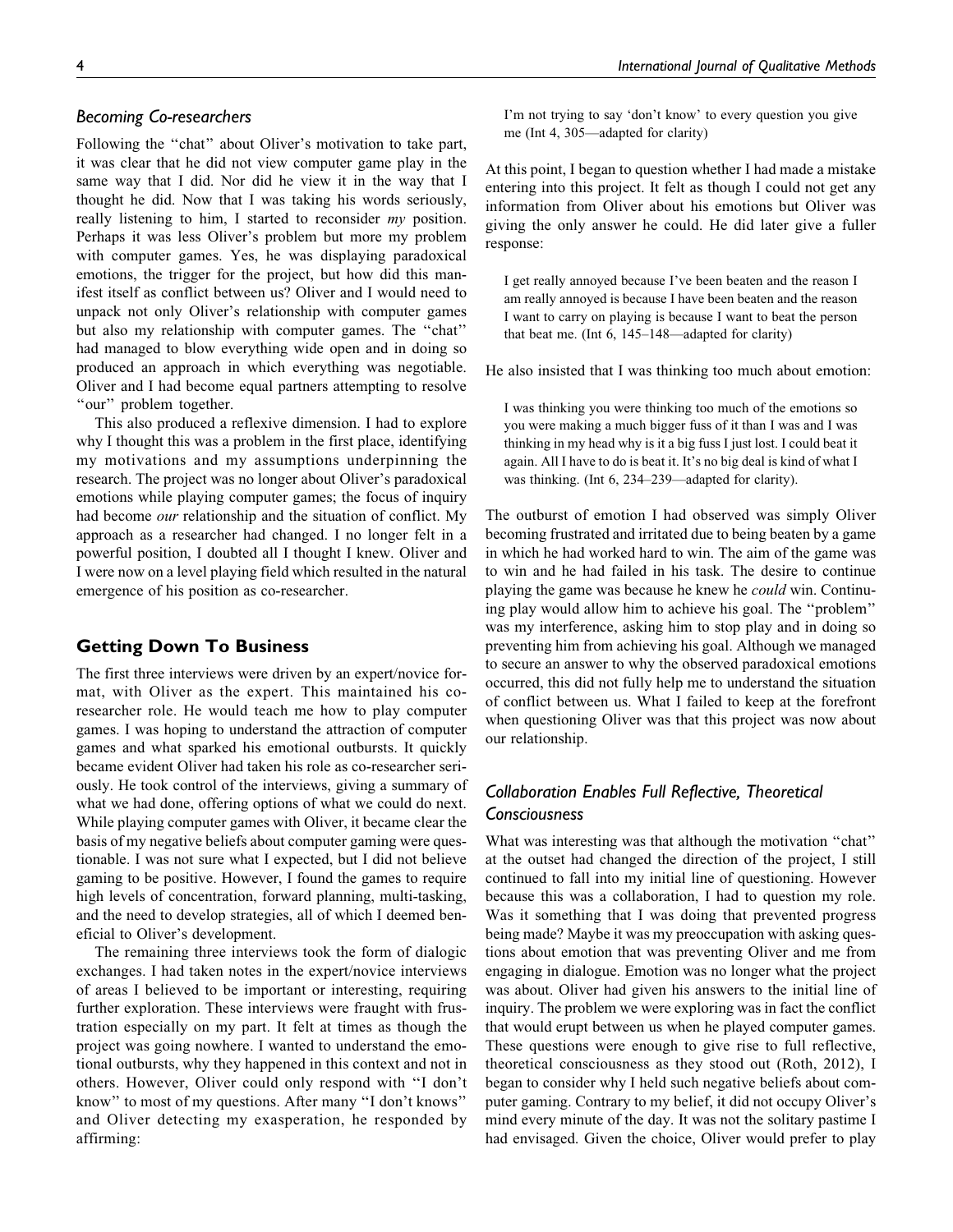the games with others. Oliver had clearly and logically discussed computer gaming as merely an optional activity alongside others such as rugby and reading, explaining that if the weather was nice he would prefer to play outside, should he be in the middle of a good book he may choose to read. Computer gaming was an activity he chose to do (on the days permitted), not an activity that consumed him as I had previously thought. The way I perceived computer gaming was not congruent with what Oliver told me. It became clear through the process of reflective, theoretical consciousness that the negative beliefs I had, manifested themselves in a situation of conflict within our family. I could not give a reasonable argument for why I felt the way I did about computer games and yet this is what was driving the research. What was also clear is that we would not have communicated these diametrically opposed positions had I not chosen to work collaboratively with my son. The matter that we had existing knowledge of each other had worked in our favor.

### The Ability to Object

It was important to me that the information gathered held an accurate depiction of what Oliver wanted to say, especially as I had interpreted things so inaccurately up until now. I wanted to avoid a situation in which Oliver read the finished text and did not recognize himself. In fact, Oliver was quite keen to make his thoughts clear. An example of this is when Oliver suggested that he enjoys certain activities more due to the length of time he had played them:

Like when you first start playing something you might not enjoy it so much because you don't really know how to play it but then when you get used to it you enjoy it more in my opinion. (Int 5, 292–294—adapted for clarity)

Oliver made it clear that this is *his* opinion. I pressed this suggestion arguing that his best friends at school are the ones he has known the longest but not necessarily the ones he plays with. Oliver objects to my interpretation arguing that he does play with the friends he has known the longest.

I did [play with my best friends] near the end. A lot near the end. (Int 5, 310)

The ability to object emerged from the openness of the collaborative dialogic exchanges. Oliver fully believed that his points of view were as important as mine and he was happy to point out any assumptions or inaccuracies I made. I was also happy to do the same. In Interview 6, Oliver contradicted a previous comment about his awareness of the emotional outbursts. I object to this and pressed him to clarify his point:

on one hand you're saying well I don't understand why you're doing that because I'm fine but then on the other hand you're saying well I am aware I'm doing it because I don't want to do it in front of my friends. (Int 6, 254–257)

The ability to object was a two-way process of negotiating a mutual understanding within a dialogic exchange. Negotiating our assumptions in an open and at times confrontational manner is something rarely seen in academic research but common in therapeutic settings such as the psychoanalytical therapeutic interview. Although this was not a therapeutic setting, the use of collaborative dialogic interviewing was producing knowledge previously absent and transforming the way in which we viewed the situation. It also prevented me from trying to claim a more powerful position within the collaboration.

What is curious is that academic teaching includes knowledge deriving from qualitative interviews but rejects the methods used to generate this knowledge. This is mainly due to the common criticism that interview inquiries lack objectivity, but interview techniques such as the psychoanalytical interview which allow the ability to object often push the limits of objectivity rather than lack objectivity (Kvale, 2003). Adopting a collaborative dialogic approach produces a relational methodology that can allow collaborative partners to equally object to each other's interpretations in which transformations can be observed. Steiner Kvale suggested the psychoanalytical interview could be used as an inspiration for qualitative research. However, he later concluded that the academic interviewer may lead the interviewee into a therapy-like relationship but this could take several years and that obtaining these deeper layers are ''ethically out of bounds for academic interview'' (Kvale, 2003, p. 293). This may be the case for collaborations in which an existing relationship is not present but perhaps not when an existing relationship is already present. In our collaboration, data collection took around 8 weeks.

# Taking a Personal Approach

This personal approach to psychological research gave the ability to unfold the complexities of each other's answers, allowing us to address our own preconceptions of this situation. We could not only object to what was being said at that moment but also if it did not fit with our previous knowledge of each other outside of the research context. This project was not a self-indulgent exercise but a difficult process of two people not only getting to know each other but also themselves. The ability to object produced a crucial dimension in achieving what Schutz (1967) eloquently outlines as:

The moment I raise such questions as to have I understood you correctly, don't you mean something else and what do you mean by such and such action, I have abandoned my simple and direct awareness of the other person ... the light in which I am looking at him is now a different one, my attention had shifted to those deeper layers that up to now had been unobserved and taken for granted. I no longer experience my fellow man in the sense of sharing his life with him; instead I 'think about him'. (p. 140/141)

The relational method allowed me to think about Oliver while encouraging me to think about myself and reflect upon our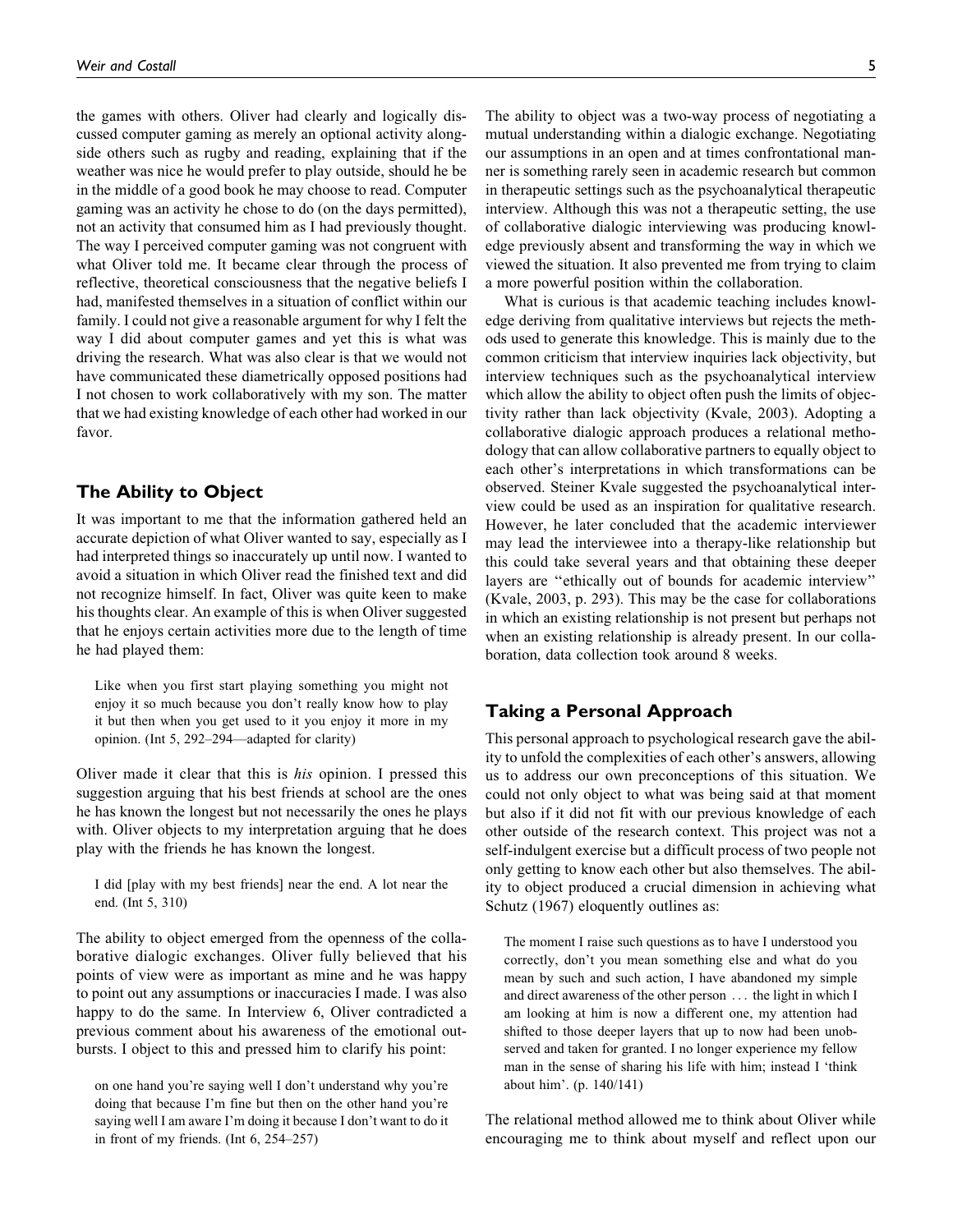everyday relationship. It opened lines of communication that until now had been closed. Our relationship was transforming through dialogue.

### The Emergence of a First-Person Plural

All six interviews took place on a Saturday morning in our family home. The shortest interview lasted 20 min, the longest 41 min, each one coming to a natural end. All interviews followed the same process in that the interviews were video recorded, all took place in the lounge area of the house and all followed a semi-structured format in which I had a set of prewritten questions however these were only used as a guide. Oliver and I agreed following the sixth interview that we had reached saturation for the purpose of the initial research question. Because Oliver and I live in the same home, we were required to agree timeslots of when research would and would not take place. This ethical procedure had created an ''interview hour'' and within this allotted time slot, I noticed something different happening between us. It seemed to provide an opportunity to suspend our everyday mother–son relationship and become colleagues. I am not suggesting we lost our mother and son relationship entirely; this would resurface when a question was answered in a way that did not fit with our existing knowledge of each other. It would also be foolish of me to suggest it is possible to detach myself from our relationship, much as it is absurd to believe human beings in human research can lose their social reality. But this prearranged interview hour was different; something transpired that had never happened before. Obviously we had engaged in conversation and interacted throughout our 10-year relationship but I could not recall ever having a conversation with Oliver that made me call into question all I knew of him and all I knew of children and adult interactions in general and all I knew of me.

By starting the research with the chat on our motivation to take part and because Oliver's responses took me by surprise, this shook the very foundations of my knowledge of him and us. It not only made me question how I had developed this perception of him but it also created my desire to want to get to know him, not merely this situation of conflict. This I believe was instrumental in the collaborative co-researcher process; not only was I really interested in him as a human being but perhaps for the first time I was acknowledging him as an equal. Our positioning had changed; this may be described as a third wave of identity in which an individual's identity is recreated through positioning and that this positioning comes from social interactions (Lewis & del Valle, 2009). This dynamic process had unintentionally laid the foundations enabling us to enter into a first-person plural (We) position whilst in the interview hour. What was not always consistent was how much of ourselves we would offer the other person. Although it seemed to take a little while to settle into the interviews, once we did, Oliver and I would shift between a first-person perspective, to a second-person perspective and a first-person plural (We). Although I was aware Oliver still held different views to me and he was aware I held different views to him, the attempt to

engage was present. Interview 3 saw Oliver coaxing me into playing a computer game, attempting to draw me in, even though he knew I did not want to; this we were both aware of:

| Oliver: | Mum do you want to play it?                           |
|---------|-------------------------------------------------------|
| Kellyn: | No I'd like you to play against the game              |
| Oliver: | Ok                                                    |
| Kellyn: | Because that is what you normally do                  |
| Oliver: | Yes I get annoyed when I am playing two player as     |
|         | well because it's two people that can be on the same  |
|         | team or not                                           |
| Kellyn: | Pardon                                                |
| Oliver: | It's two player so 2, 3, or 4 player so you can be on |
|         | the same team or against each other against 10 other  |
|         | computers                                             |
| Kellyn: | Ok (Int 3, $7-16$ —adapted for clarity)               |

I agree to Oliver's request.

Oliver's encouragement for me to play may be to fulfill one of the goals he set out at the beginning. That if I enjoy playing computer games I may then want to play with him:

|         | Kellyn: Oh well that was quite fun                       |
|---------|----------------------------------------------------------|
| Oliver: | Yes it was. It is fun isn't it. That was funny where the |
|         | shock wave came and hit you into the bush. (Int 3,       |
|         | $361-363$ —adapted for clarity).                         |

Here there are negotiations taking place. Oliver is aware I have a different view but still attempts to persuade me this activity is enjoyable by identifying moments we both found fun.

Both Oliver and I wanted to understand the differences between us. This was enjoyable and dialogue flowed with an openness that was different to all other times. We were able to question the other person with ease. We were beginning to negotiate a mutual understanding. An example of this is when I questioned Oliver about the activities he enjoys taking part in, attempting to understand the role and importance computer games have in his life:

| Kellyn: | So today is Tuesday so therefore                        |
|---------|---------------------------------------------------------|
| Oliver: | I can play my DS                                        |
| Kellyn: | So what if you don't want to play it                    |
| Oliver: | I would go outside or play the Wii or do something      |
|         | else                                                    |
| Kellyn: | But you don't often do that                             |
| Oliver: | No (laughs)                                             |
| Kellyn: | So would you say that you prefer to play the DS than    |
|         | other things?                                           |
| Oliver: | Erm I don't if it was like either play your DS or go to |
|         | rugby I want to go to rugby                             |
| Kellyn: | Mmm (Int 4, $98-106$ —adapted for clarity)              |

When in the first-person plural (We) position it felt as though a real understanding was taking place. Oliver's responses would be animated, much longer and in greater detail than the usual turn taking question and answers and I would respond by becoming excited by his answers feeling as though I was gaining a deeper knowledge not granted in everyday life: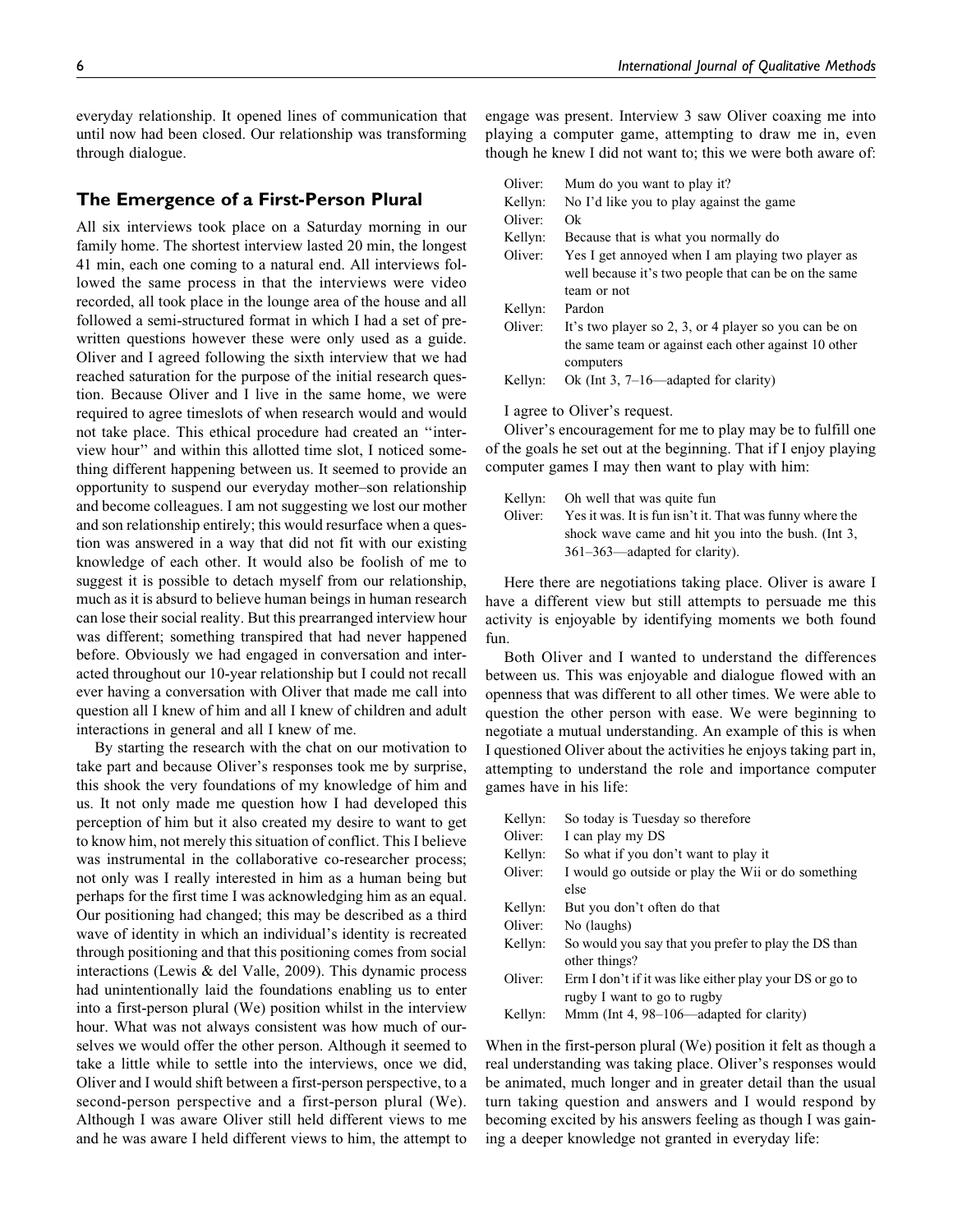''If I had the choice to play my games console or on a bright sunny day play rugby out in the back garden I would play rugby or read a book which is really exciting or play the games console. I wouldn't know what to do then because I would really want to finish off that book but then I'd like to if there's this really erm good bit on the game that I'm at I would like to do that as well so I would kind of split it half an hour there and half an hour there.'' (Int 4, 107–112—adapted for clarity)

The first-person plural (We) seemed to happen if words were spoken that were of interest to Oliver or were surprising to me. This may suggest different levels of communication were unfolding within the interviews. There were impersonal meanings that would transmit the same message if spoken by any other person but also subjective meanings in which the word spoken spontaneously ignited interest and curiosity in the other person. This engagement would not only produce new knowledge but also transform that knowledge into a mutual understanding.

Engagement was also visible on the video recordings. A change was identifiable by intonation changes, length of answers and Oliver's body movements. He would change from lounging in his chair pulling at his socks or playing with his trousers, generally appearing quite bored with my line of enquiry to all of sudden sitting upright, turning to face me, maintaining eye contact and becoming excited and animated both verbally and physically.

#### Looking in on Myself

It was in the first-person plural (We) moments that we were experiencing each other intimately. We were attuned to each other. I cannot say that our experiences were identical but I can say that they were very different from any other interaction that took place. An active emotional engagement between us was developing, and something much more than simply providing the transfer of information (see Reddy, 2008). However, being aware of each other could not be intentionally maintained and at times no sooner had it been achieved it was lost. If I changed the conversation, gave an answer suggesting I was not listening or signs of disinterest, the first-person plural (We) position would be lost. This position was based on an unspoken reciprocal agreement of openness, curiosity, and engagement.

My dual role as mother and researcher was difficult to balance at times. Although in the interview hour I thought of myself as a researcher, my parental role came in when something was amiss or when a response triggered a physical reaction within me. I had insider information and it was for me to decide whether to use this information or whether to bracket the thoughts. If I decided to bracket the thoughts I would write these down in note form and consider it further when alone. Identifying whether to use the information or not was a spontaneous action. If it produced an emotional response I would bracket the thought; if the information did not seem true to what I thought I knew I would use this information to draw some depth and clarity (See Onwuegbuzie et al., 2014).

Following each interview I would immediately watch the video recording in order to verbatim transcribe the data. I also included notes of my recollection of what had happened whilst it was still fresh in my mind. The ability to view myself and Oliver interacting allowed me to take a step back from the research. Revisiting the interviews enabled a more objective and detached viewpoint, adopting a position similar to that of a relationship counselor mediating between couples, in a sense looking in at me and Oliver. What I had not expected was to feel as though the recording did not portray the situation as I had experienced it. The fourth interview was particularly perplexing. It felt as though I was watching something far removed from the interview I had just been part of. I appeared to interrogate Oliver' desperate for him to answer the questions I wanted answering. It was not only surprising to watch but quite uncomfortable. I could remember feeling exasperation when Oliver had difficulty answering my questions, but I did not think I had been interrogating him. Watching myself conducting research also provided an opportunity for reflexive practice. This is something not only helpful in the craft of interviewing techniques but has also had positive effects when used as a therapeutic tool introducing people to a different perception of themselves (see Vik & Hafting, 2009). The ability for me to view our interaction helped me to understand my position, Oliver's position, but also to visually capture those moments in which Oliver and I achieved the first-person plural (We) position.

A personal method combining practices such as the psychoanalytical interview and academic qualitative research alongside reflexive video recording technique resulted in qualitative research with a deeper and meaningful understanding of human action and reactions. I also respectfully suggest that Kvale (2003) may have underestimated the ability to ethically use what he saw as long-lasting therapy-like techniques within academia. As I mentioned earlier, it only took around 8 weeks to generate our data but of course our relationship was already established. This does suggest that when conducting research with a person where a pre-existing relationship exists, a genuine collaboration can take place.

What is problematic is how to evaluate the worth of such academic endeavors; but this alone should not be reason enough to reject the method. It may be that an evaluation should take place sometime after the project; for example a reflection on whether or not the research process transformed those involved and if so how. What should not happen is that qualitative researchers become impatient with their craft and follow the insecure path of much experimental work, rushing to secure a "scientific" standing and in doing so sell out to stepby-step guides. In essence it is the openness and exploratory nature of qualitative work that allows it to be so interesting. Diversity undoubtedly adds to problems in demonstrating intellectual integrity and the value that qualitative methods hold; but it is also the innovation, creativity and impact that this work has that should refute any call for rejection. Oliver was given all the transcripts of our interviews to check; had there been anything he wanted to remove or change this would have been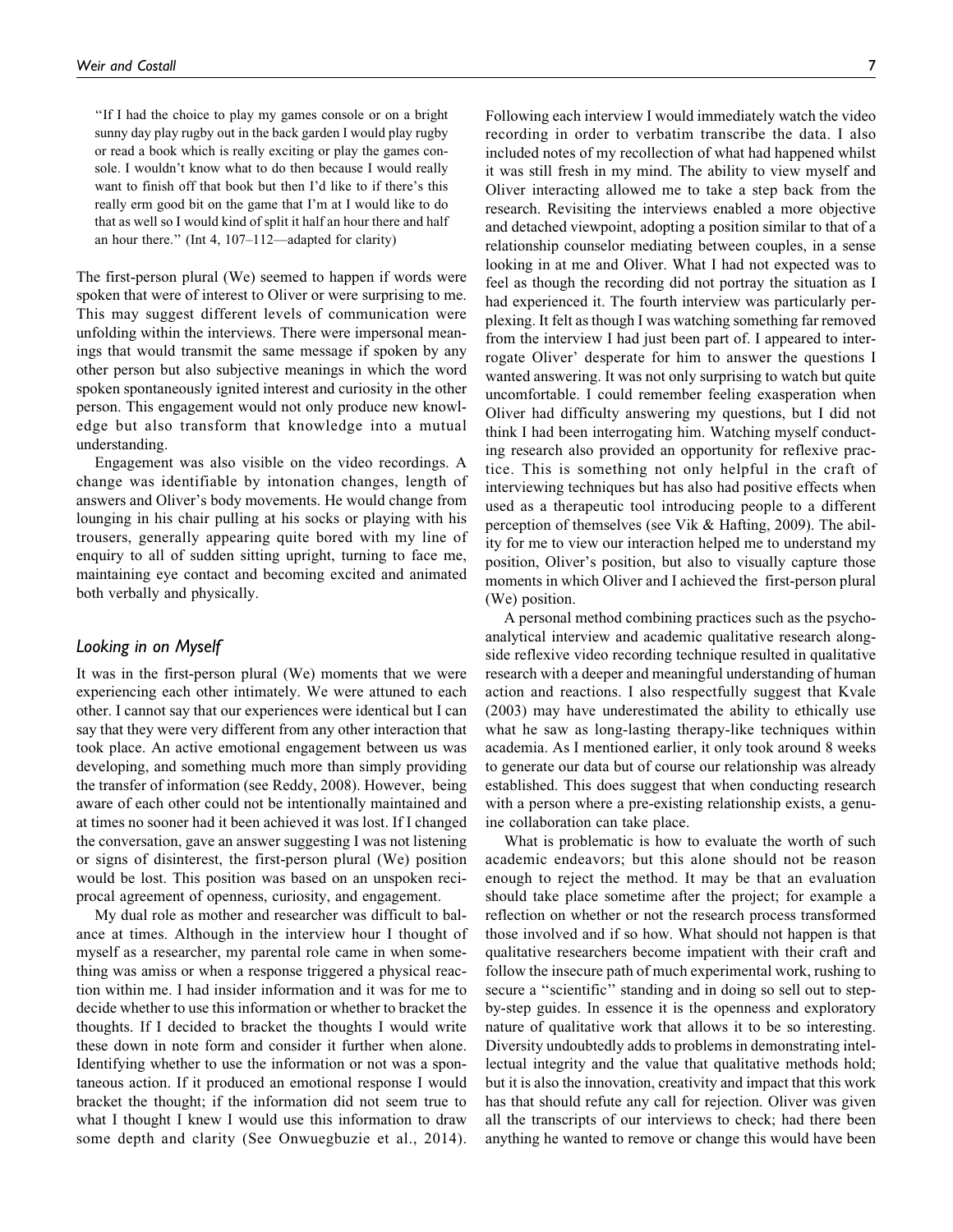done. I also presented Oliver with the findings in order to check he was happy for me to use the quotes I had selected and that they were suitable in the context they were used. Evaluation of this qualitative work is feasible providing research uses sensitivity to context, transparency and coherence, commitment and rigor and impact and importance (Yardley, 2000).

### **Ethics**

Despite the unconventional nature of working with my own child, obtaining ethical approval. was surprisingly straight forward. As noted previously, two concerns were identified, the first being the matter of coercion. Would Oliver feel coerced to take part in this study because I am his mother? To resolve this issue, it was deemed appropriate to appoint a third party to obtain consent. The ethics board suggested the third party in this case, amusingly, should be Oliver's father.

The second problem for consideration was that Oliver and I were living in the same home and it was important for him not to feel under permanent observation. We needed to set boundaries. Oliver and I needed to be clear when we would and would not be "working." It was imperative to protect our existing relationship outside of the research project. This was a relatively simple process to remedy. Oliver and I agreed timeslots for when work would take place and that we should each kept a diary of any queries, questions, thoughts, or objections that arose outside of the agreed timeslots. The viewing or discussing of the diary was strictly prohibited outside of the allotted timeslots. Whilst I made various entries in my diary, Oliver did not keep a diary; therefore diaries were not discussed. This suggested he gave little thought to the research project outside of the agreed timeslots. My diary was used as a method of catharsis; it also helped me identify the thoughts I had as Oliver's mother and the questions I wanted to explore as a researcher.

This was a project in which the researcher *and* participant had an explicit existing relationship. However, the only person considered vulnerable or at risk of harm was Oliver in his role as participant. At no point in the ethical evaluation was my position as Oliver's mother considered. Seemingly as the ''detached researcher'' I would not be at risk of any harm. No consideration was given to how I would manage an interview situation of a personal nature which was particularly odd especially in view of my limited experience of conducting interviews. Similarly no questions were raised about how I may feel towards Oliver should he fail to co-operate or withdraw from the project. No questions were raised about how both Oliver and I would manage our thoughts and feelings about each other or whether this personal journey could have a negative consequence on our relationship. This evidenced the resounding failure of psychological research ethics to take the matter of relationships in research seriously.

### Possible Problems with Being Textually Objectified

Another matter which failed to be identified as a potential problem was how Oliver might feel about seeing himself described in print or how I might feel writing about him. The final writeup could lead to feelings of embarrassment or hurt if Oliver did not like the findings. Clearly he could withdraw consent but the damage would have already been done. If there were things that portrayed him or me for that matter in a negative light, this may have resulted in conflict or had a detrimental impact on our relationship in the long term. Would I be able to reconcile including data that I may find uncomfortable whilst at the same time remaining faithful to the study? The fundamental ethical question of whether the findings of the research project would outweigh any possible harm to those taking part simply did not surface. It began to dawn on me that this research could have long-term negative effects and potentially cause problems in our everyday mother and son relationship. To take part in a study is one thing; to be textually objectified by a person with whom a personal relationship exists or has developed is something very different and could have far reaching negative consequences (see O'Connell Davidson, 2008). The recollection of what happened in a study and the language used in the final written article, especially if the situation has been reconstructed and sanitized in a manner deemed acceptable to APA conventions, the text may appear to convey something very different to what was believed to have taken place (Madigan, Johnson, & Linton, 1995). I do not believe that these ethical inadequacies were an intentional act by the ethics board, but perhaps a reflection of how psychology views itself.

# How the Obsession for Mechanical Rituals Pose Ethical Problems

It would appear from the lack of concern shown for our existing relationship that academic psychological research does not expect the research situation to produce anything that could be considered transformative. It is merely a mechanical data gathering process which provokes no personal consequence to those involved. The obsession for objectivity which supposedly banishes any personal involvement has produced widespread unthinking mechanical rituals. The accepted statistical methods that seemingly offer the objectivity psychology so anxiously desires have become what Gigerenzer (2004) calls ''mindless statistics,'' processes which are carried out as habitual routines rather than thoughtful examinations. We may also consider that these ''mindless'' habitual routines are being played out in the ethical process whereby detachment is considered a given, even when it is clear that human research can have a longterm impact on those taking part, including the researcher (see Cohn, 2008; O'Connell Davidson, 2008).

Since the 19th century the idea of objectivity has been dominated by aperspectival objectivity. This concept is based upon the belief that understanding another human being is objective when it relies less on ''the specifics of an individual's makeup and position in the world, or the character of the particular type of creature he is'' (Daston, 1992, p. 599). Aperspectival objectivity is also congruent with APA guidelines whose aim is the communicability across continents. Of course it is an important part of gaining knowledge to share findings with the larger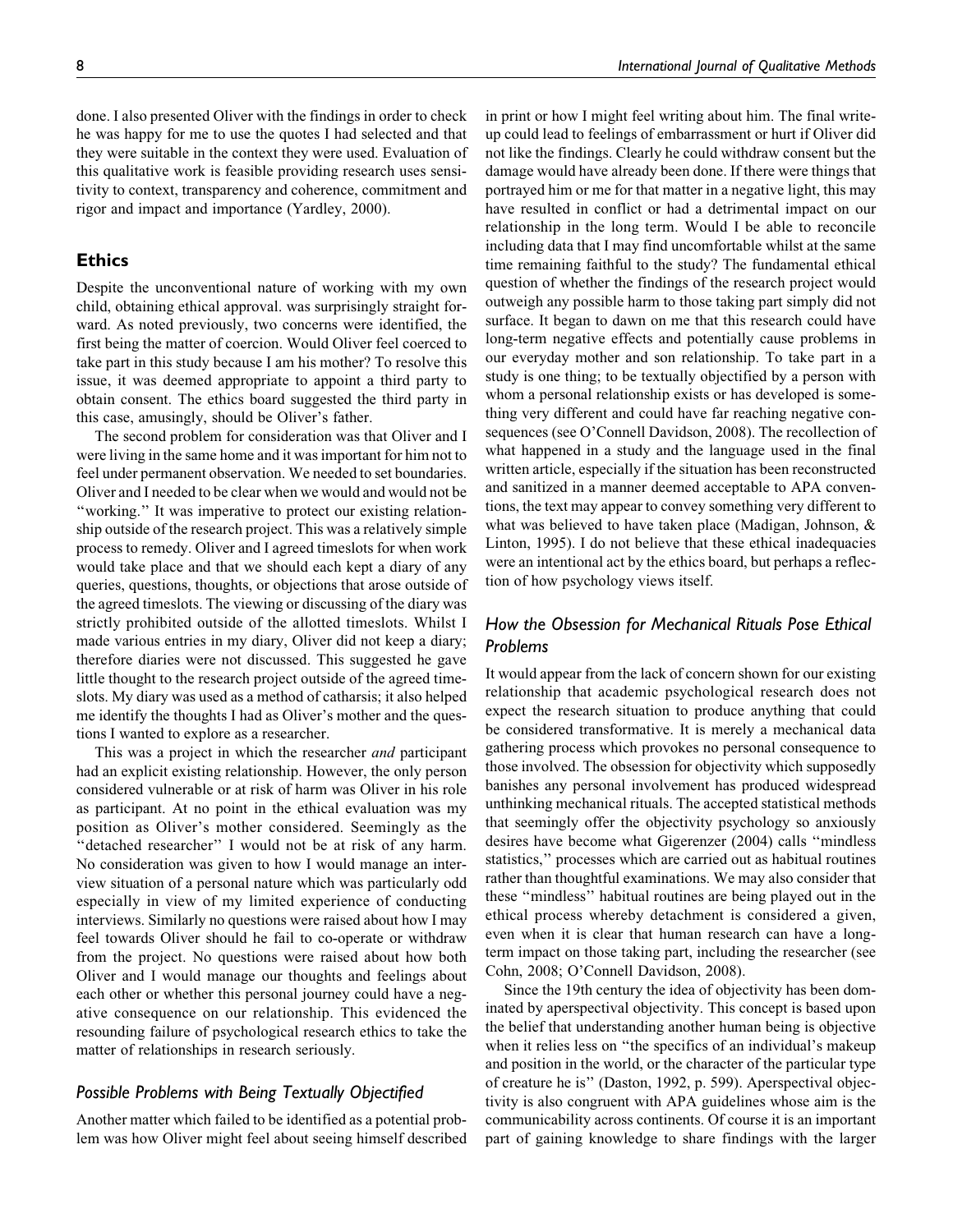scientific community. There is no doubt that this all fits very neatly together. But the ethical process needs to get serious about viewing the researcher as part of the process and refraining from viewing the participant as something different from us as all this has created is a desensitized ethical perspective which may pose a risk to those it is there to protect.

I would also urge a re-think of when ethical considerations should be carried out. If it is widely accepted that research evolves, is it not strange to believe that ethical considerations will remain static? For this reason alone, it is imperative that ethics are to be reviewed throughout the lifespan of a project rather than a procedure only carried out at the outset. It is not my intention to talk myself or anyone else for that matter out of conducting research that acknowledges relationships and is full of human judgment. On the contrary, I believe this to be a vital part of any methodological toolbox if we seek to understand human beings. I just wish to point out that ethical considerations must acknowledge relationships are ongoing within human research if they are to do what they are supposed to do.

### Conclusion

Taking my first steps into psychological research, choosing to take a personal approach, working in a true collaboration with my son and acknowledging our relationship throughout the research in hindsight does seem a little reckless. It may also be noted that it could have an effect on my long-term career simply because I have broken a taboo. Many psychologists, even qualitative psychologists, may not approve of my very personal collaboration but I do hope they will give some careful consideration to the empirical evaluation of the scope and limits of this approach as it did deliver on many counts. The ability to explore the motivations to take part which was driven by our existing relationship not only enabled me to make sure my son was cooperating because he wanted to, it also challenged my theoretical assumptions from the outset, something that is much needed for any researcher whether qualitative or quantitative. It also taught me that psychological research can be transformative. Had I followed the general path of recruiting anonymous participants and gaining the usual written consent this would have led us down a very different path. It would have been less rewarding both personally and professionally and I believe it would have only sought answers about Oliver's emotions, continuing with a line of enquiry that suggested Oliver had a problem with computer games. I would have learnt little about our situation. I would even go as far to say I may have ended with a selfconfirmatory paper supporting the vast amount of findings that show links between aggression and computer games. But we did not. By understanding the motivation to take part, openly engaging in dialogic interviews and encouraging the ability to object, we identified the underlying currents allowing the ''problem'' to manifest. I discovered that computer games were not the problem, it was my implicit assumptions about computer games and how I reacted to them, that was the issue. Working with Oliver has produced knowledge of him that was previously absent due to us achieving a first-person plural. What was also interesting was how the perspectives changed throughout the researcher process involving the first-person plural (We), a secondperson perspective with first-person reflections.

This project has had a positive impact on our relationship and provided an empirical assessment which suggests working with a close relative can provide insight into a human situation. I now try and really listen to Oliver and when at times I do jump to conclusions or intervene on impulse, I am reminded of this project. I feel that working together has brought something to our relationship which is incredibly special and we are better for it. This shared experience has changed the way we are with each other. An active emotional engagement between us has created the minds that we have come to have (Reddy, 2008). I can say this with confidence. Around three months after the project had finished, Oliver was playing his computer game in the lounge; I could hear from the kitchen that he was raising his voice at the computer, the same emotional outbursts that had triggered this study. Only this time I felt no urge to save him. I walked slowly to the door of the lounge thinking to myself this was not a problem. He was just frustrated with the game. At that moment I realized what we had achieved within the project; the active engagement creating a mutual understanding had not only developed within the timescale of the project but transformed our lives in the long term. It also occurred to me I could not recall as many emotional outbursts since the project had ended. Perhaps I had just not noticed. When I asked Oliver about this he commented that he tried not to react to the computer as he now knew how I felt about it. We had changed as a result of the project. We had achieved pragmatic validation, when verbal communication goes further than an agreement through dialogue, when ''actions speak louder than words'' (Kvale, 2003).

Had the logical positivistic approach been followed underpinning the use of the ''scientific'' method, actively taught in contemporary universities, this project would not have been life-changing. It may not have produced anything meaningful. It would not have developed me as a researcher. However, this project was successful. The risk did pay off. Even if I do still question at times my supervisor's reasons for encouraging me as this may always be a risky paper to have written, particularly so early in my career. However what it shows is that psychology can get personal and that if this is what can happen by taking a risk on research, I would recommend everyone should try it, if only once.

#### Acknowledgment

I would like to thank my, son Oliver for engaging in this project and my undergraduate supervisor Professor Alan Costall for supporting me in what was considered by many an unorthodox study I would also like to thank the anonymous referees for their comments and advice.

#### Declaration of Conflicting Interests

The author(s) declared no potential conflicts of interest with respect to the research, authorship, and/or publication of this article.

#### Funding

The author(s) received no financial support for the research, authorship, and/or publication of this article.